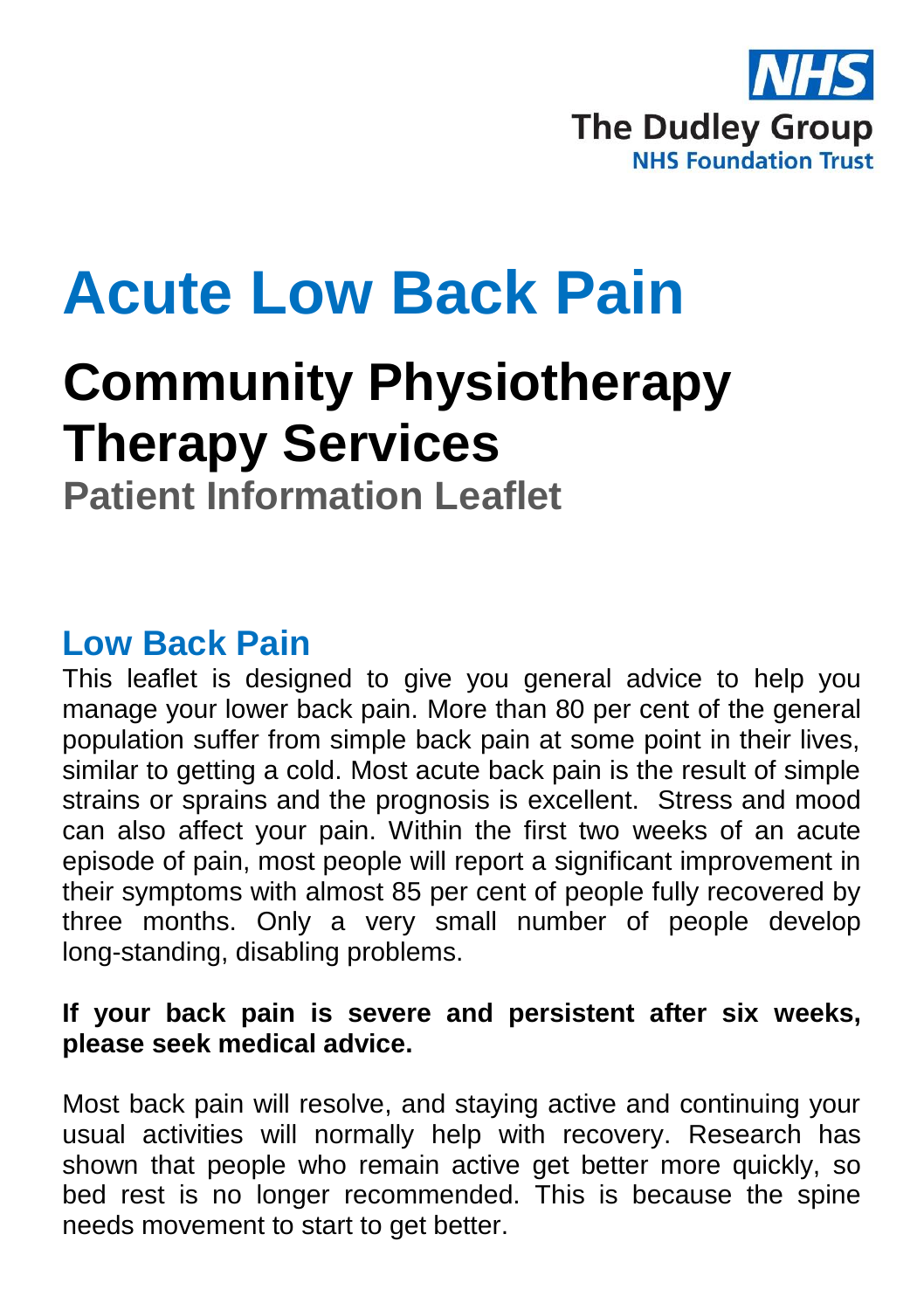**Remember:** the back is a strong, robust structure which is designed to move to keep it healthy. The first few weeks may be painful, but this doesn't always mean that harm is being caused. Following the advice below can help to manage this initial acute episode.

## **Low Back Pain Advice**

#### **Posture**

Sit in a supportive comfortable chair and avoid low, soft chairs or sofas. You might like to use a rolled up towel in the small of your back to help support it. If you find a comfortable position such as lying on your front or sitting, use this position regularly throughout the day to reduce your symptoms. Remember that your spine likes movement, so try and change position every 20-30 minutes.

If you have to drive, make sure you take frequent breaks and adjust your car seat to the most comfortable position.

#### **Sleeping**

There is no right or wrong position for sleeping, and don't worry about keeping your body in the same position all night. It's normal for you to move around a bit when you sleep, and that's a good thing as a little movement can help ease pressure off your back.

#### **Medication**

Pain relieving medication may be used to help keep you active and manage your symptoms in the short term. Please consult your pharmacist or GP if you are unsure what to take. Taking pain relief regularly can increase its effectiveness rather than ad hoc doses. Often over the counter medication is sufficient rather than stronger alternatives with other side effects.

#### **Work**

If you are having time off work, aim to return as soon as possible. Research has shown a quicker recovery if you return to work, than for those that stay at home.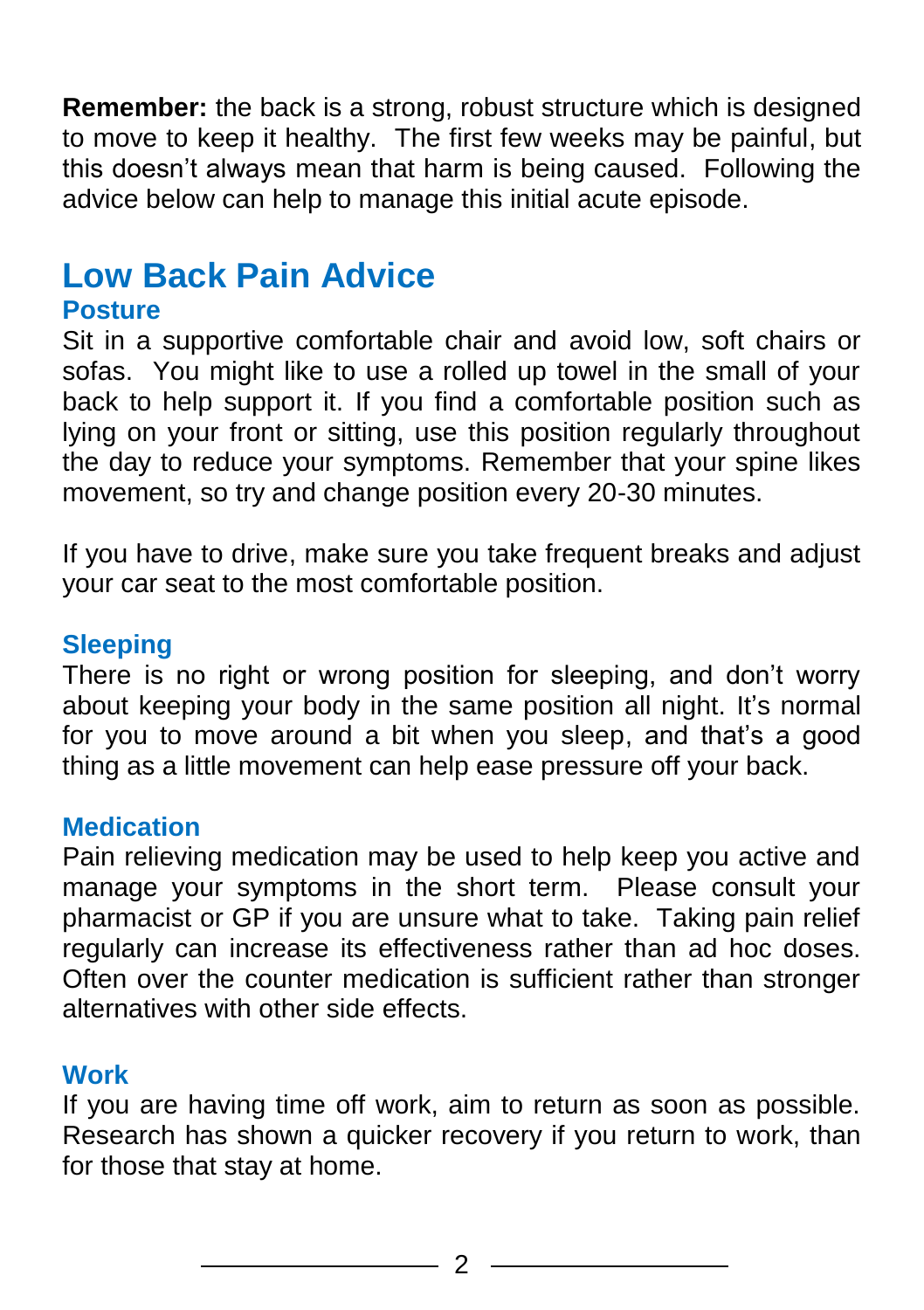If needed, discuss with your employer a staged return, or amendment of duties in the short term to assist you in getting back to work.

#### **Stress / Mood**

Stress, low mood and worry influence back pain. How we feel can influence the amount of pain we feel. Back pain can be triggered following changes in life, stress, mood or anxiety levels. In the same way that these factors are linked to other health conditions, such as cold sores, irritable bowel syndrome and tiredness, they also have a very large effect on back pain. As a result, managing our stress, mood and anxiety levels through doing things we enjoy and engaging in relaxation can be really beneficial in helping acute back pain.

#### **Keeping Active**

It is important to keep physically active as much as possible. Prolonged bed rest will make your symptoms worse. Keeping active will:

- Prevent joint stiffness which can be a source of pain
- Reduce pain severity
- Keep your muscles strong
- Help you feel more positive
- Enable you to return to work more quickly

#### **Types of Activity**

Exercise is one of the best ways to help prevent and manage low back pain. The type of exercise does not matter, as long as you remain active. Below are some of the more common examples.

- Walking
- Swimming the water environment takes the strain off joints and muscles while working out the entire body
- Yoga strengthens muscles, increases flexibility and promotes relaxation
- Pilates strengthens muscles and promotes good posture
- Dancing or aerobics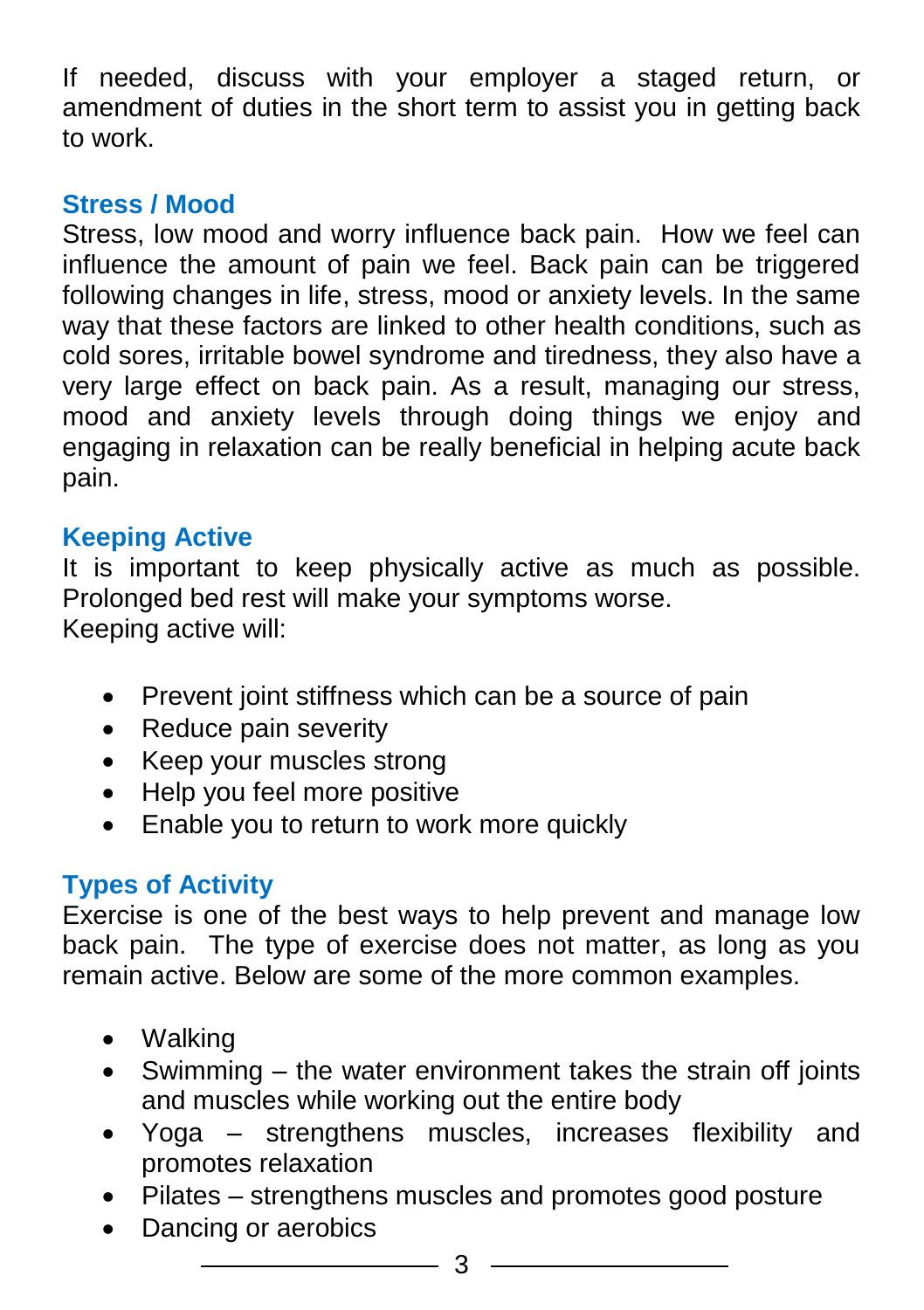- Gym work / weights
- Mindfulness, meditation and relaxation are useful when combined with exercise

However, there are some gentle exercises that are recommended in the early stages to help get you moving. Do up to ten times each at regular intervals e.g. three times per day. They can improve your pain, but it is normal to experience a mild increase in symptoms.

Lower Back Extension



Keep your hips down and relax your back. Push up with your arms to arch your back. Stop at the point where you feel a stretch in your lower back. Hold for a moment, and then slowly lower yourself back down.

Knee Hugs



Lie on your back and gently bring one knee toward your chest and then the other. Use your arms to hug your knees in as close as you can manage comfortably. Hold for ten seconds if able.

Leg Rolls



Keeping your knees together, drop them down to one side, rotating your torso. Return to the starting position and allow your knees to fall to the opposite side. Only drop as far as is comfortable. You may want to hold the stretch on each side.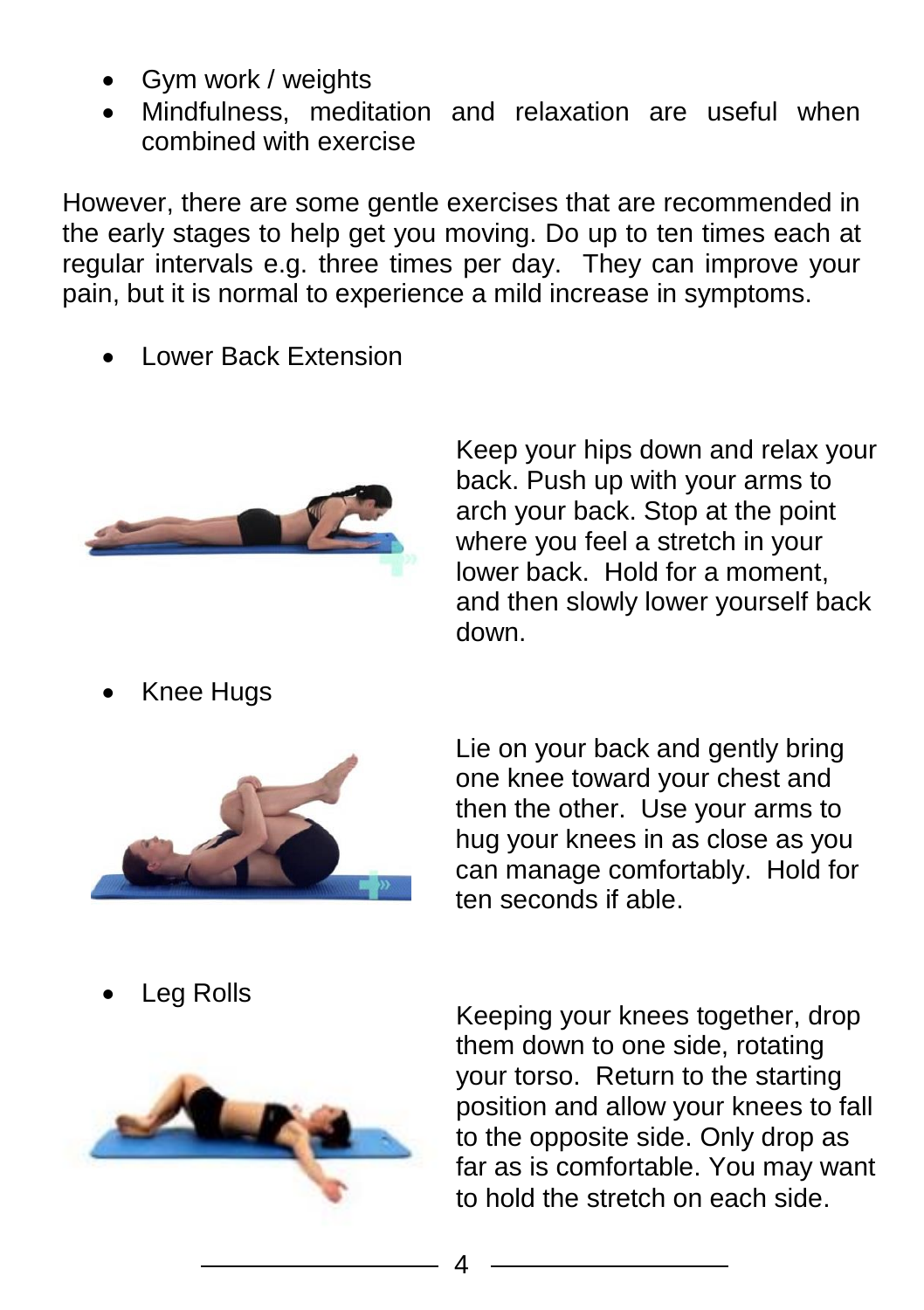#### Arching and Hollowing



Start on your hands and knees. Inhale, and arch your spine away from the floor, pulling your belly up like a cat.

When the time comes to exhale. round your spine in the opposite direction, lowering your belly towards the floor, and lifting your head. Rest for a few seconds, and then repeat.

Images and information taken from Physitrack®

It is a good sign if the above exercises reduce your pain or the pain moves to the centre of your back.

#### **Stop the above exercises if your pain is getting progressively worse, particularly if pain transfers to the buttock or leg.**

### **Seek Immediate Help**

Seek **immediate medical advice** from your GP or emergency department if you develop any of the following symptoms:

- Loss of feeling/pins and needles between your inner thighs or genitals
- Numbness in or around your back passage or buttocks
- Altered feeling when using toilet paper to wipe yourself
- Increasing difficulty when you try to urinate
- Increasing difficulty when you try to stop or control your flow of urine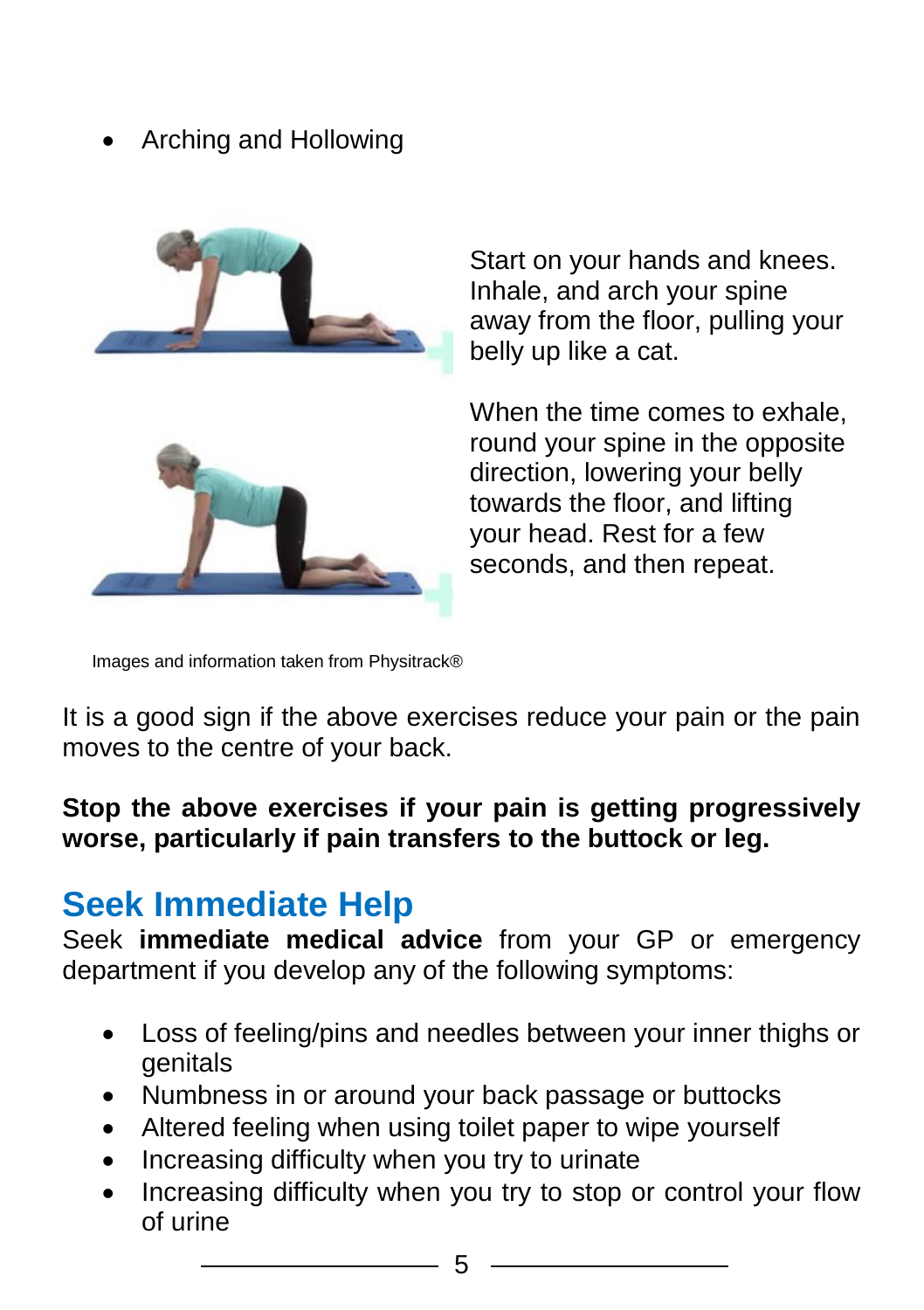- Loss of sensation when you pass urine
- Leaking of urine or recent use of pads
- Not knowing when your bladder is either empty or full
- Inability to stop a bowel motion or leaking
- Loss of sensation when you pass a bowel motion
- Change in ability to achieve an erection or ejaculate
- Loss of sensation in genitals during sexual intercourse

Any combination or number of these warning signs could be symptoms of Cauda Equina Syndrome (CES). This is a rare condition. In patients with CES, something presses on a bundle of spinal nerve roots called Cauda Equina. These nerves are at the lower end of the spinal cord, and they send and receive messages to and from your legs, feet, and pelvic organs.

**Remember:** most back pain does get better. It just takes a little time.

## **Back Pain Myth Busters**

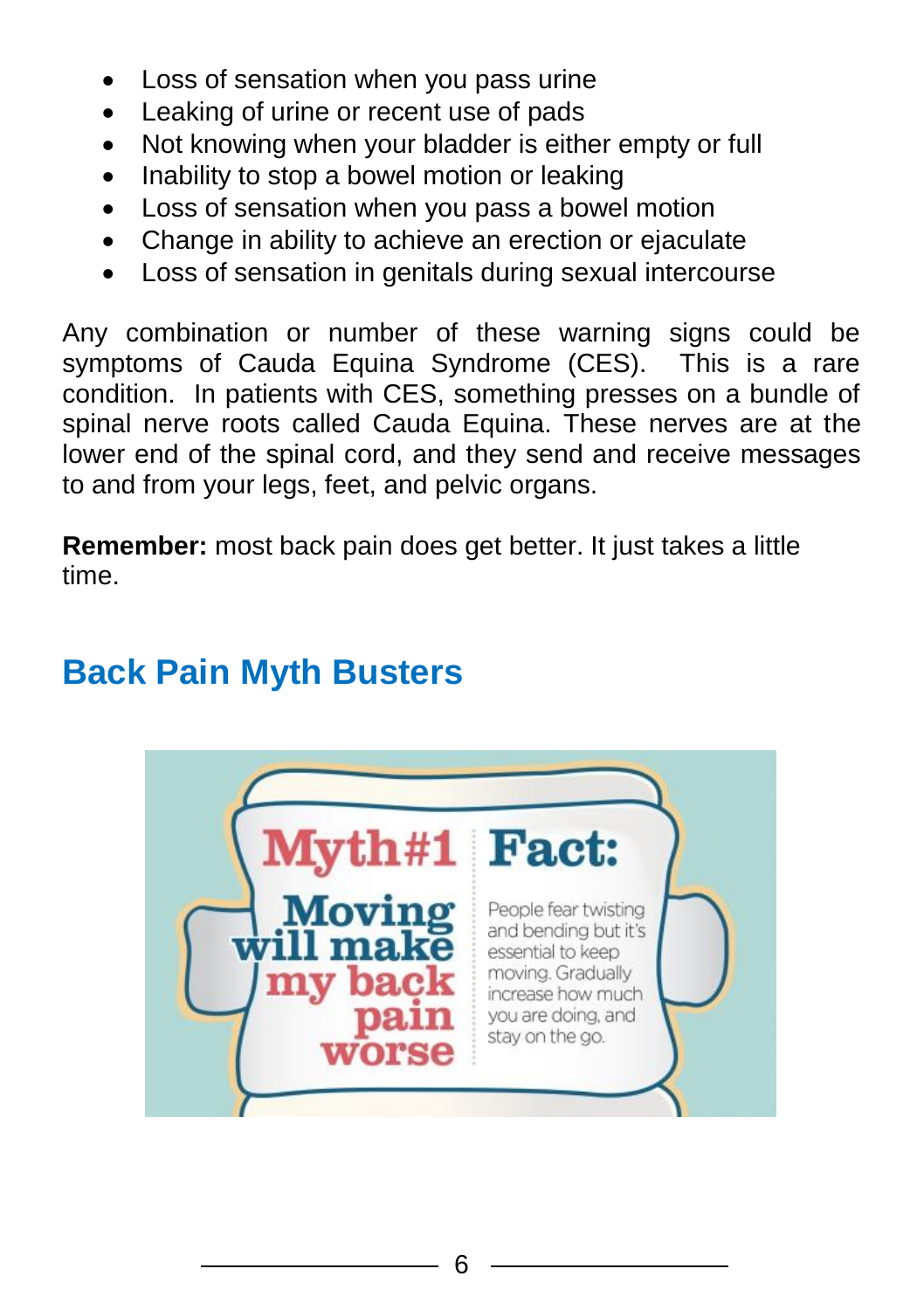

Images and information courtesy of www.csp.org.uk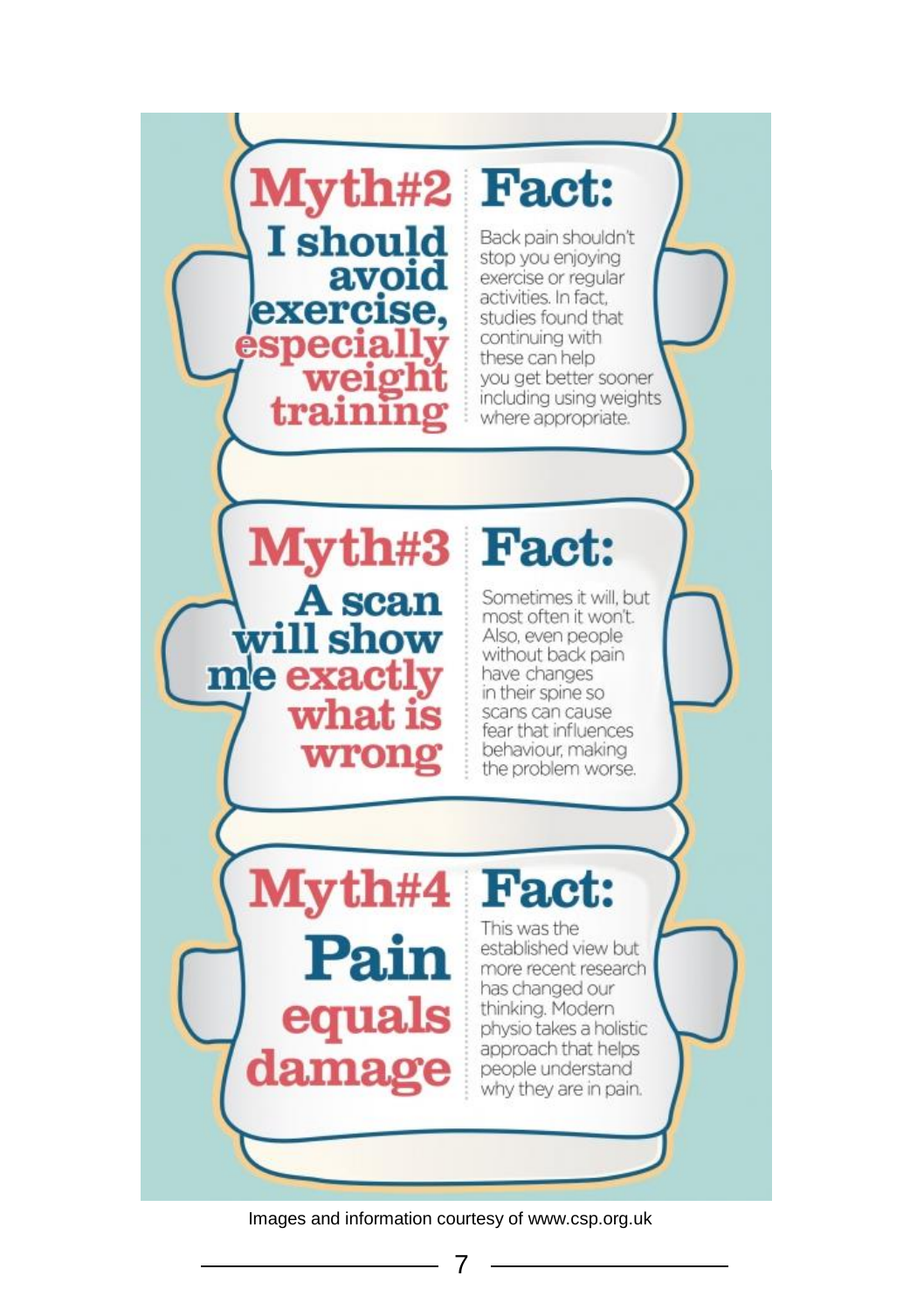## **Further Information and References**

NICE: Please see the below link to see what treatment and care you can expect from the NHS for your Low Back Pain. <https://www.nice.org.uk/guidance/NG59>

[www.patient.co.uk](http://www.patient.co.uk/) – back pain

[www.backcare.org.uk](http://www.backcare.org.uk/) 

[www.csp.org.uk/yourback](http://www.csp.org.uk/yourback)

If you have any questions, or if there is anything you do not understand about this leaflet, please contact:

Community Physiotherapy: 01384 321605

Russells Hall Hospital switchboard number: 01384 456111

#### **This leaflet can be downloaded or printed from:**

http://dgft.nhs.uk/services-and-wards/physiotherapy-community/

If you have any feedback on this patient information leaflet, please email dgft.patient.information@nhs.net